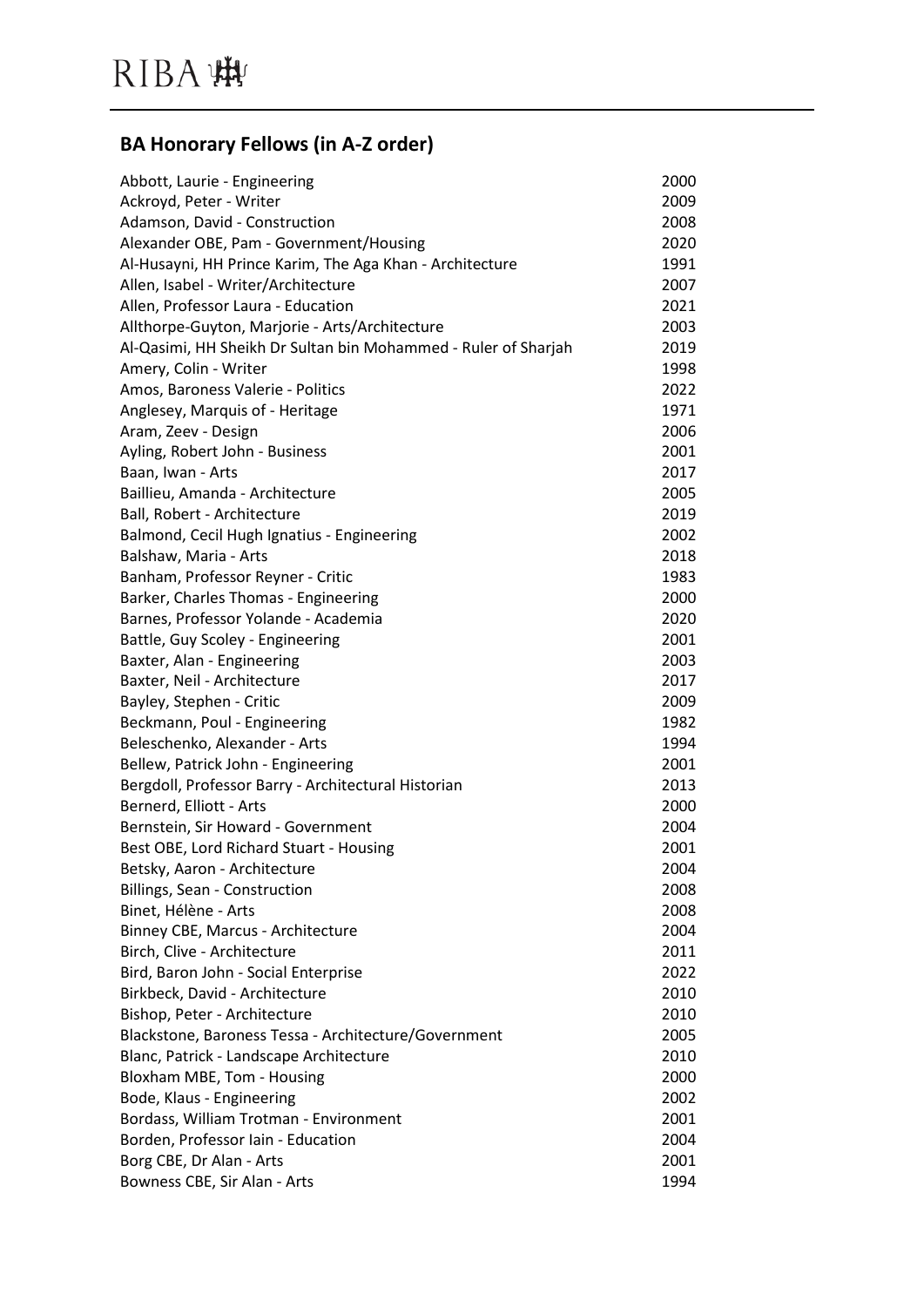| Bradshaw, Martin Clark - Planning                     | 1995 |
|-------------------------------------------------------|------|
| Brankin MSP, Rhona Margaret - Architecture/Government | 2000 |
| Bronstein, Pablo - Arts                               | 2018 |
| Brooks, John - Education/Client                       | 2016 |
| Brown, Patricia - Architecture                        | 2017 |
| Bryant, Richard Bruce Nasmyth - Arts                  | 1990 |
| Bullivant, Lucy - Architecture                        | 2011 |
| Burdett, Richard Michael - Architecture               | 1999 |
| Burton, Tony - Environment                            | 2000 |
| Butt, Loren - Engineering                             | 2009 |
| Cape, Rhael 'Lionheart' - Poet                        | 2021 |
| Callum, Ian - Design                                  | 2006 |
| Carl, Professor Peter - Design/Academia               | 2015 |
| Caro CBE, Sir Anthony Alfred - Arts                   | 1997 |
| Carpenter, James - Arts/Design                        | 2019 |
| Carr, Clive - Architecture                            | 2014 |
| Cassidy, Michael John - Government/Planning           | 1995 |
| Casson, Dinah - Government/Design                     | 2018 |
| Chapman, Tony - Architecture                          | 2011 |
| Cherry, Bridget Katherine - Architectural Historian   | 1993 |
| Clarke, Brian - Arts                                  | 1993 |
| Clément, Gilles - Landscape Architecture              | 2003 |
| Clos i Matheu, Joan - Government                      | 1999 |
| Coe, Lord Sebastian - Politics/Sport                  | 2010 |
| Cohn, Leonie - Broadcasting                           | 1972 |
| Cole, Caroline - Architecture                         | 2016 |
| Conran, Sir Terence - Design                          | 1984 |
| Conzett, Jürg - Engineering                           | 2003 |
| Cook, Peter - Arts                                    | 2006 |
| Cook, Jeffrey - Architecture                          | 1996 |
| Coonan, Rory John Roderick - Architecture             | 2002 |
| Cossons OBE, Sir Neil - Heritage                      | 2002 |
| Coulon, Marie - Arts                                  | 2022 |
| Crockett, Nicole - Architecture                       | 2012 |
| Cruickshank, Dan - Architectural Historian            | 1993 |
| Dal Co, Professor Francesco - Architectural Historian | 2014 |
| Dalzell, William Ronald - Architecture                | 1985 |
| Davies OBE, Geraint Talfan - Broadcasting             | 2000 |
| Davis, Evan - Broadcasting                            | 2018 |
| de Botton, Alain - Writer                             | 2010 |
| de la Hoz, Dr Rafael - Architecture                   | 1989 |
| Dean, David - Architectural Historian                 | 1983 |
| Desai OBE, Pooran - Environment                       | 2007 |
| Dickson, Michael George Tufnell - Construction        | 2000 |
| Dilley, Philip - Engineering                          | 2013 |
| Dimbleby, Jonathan - Broadcasting                     | 2004 |
| Dubois, Marc - Critic                                 | 2021 |
| Duffield DBE, Dame Vivien - Philanthropist/Client     | 2016 |
| Dunhill, Lucy - Advocate                              | 2022 |
| Dyckhoff, Tom - Architecture/Broadcasting             | 2010 |
| Dyer, Marilyn - Academia/Architecture                 | 2015 |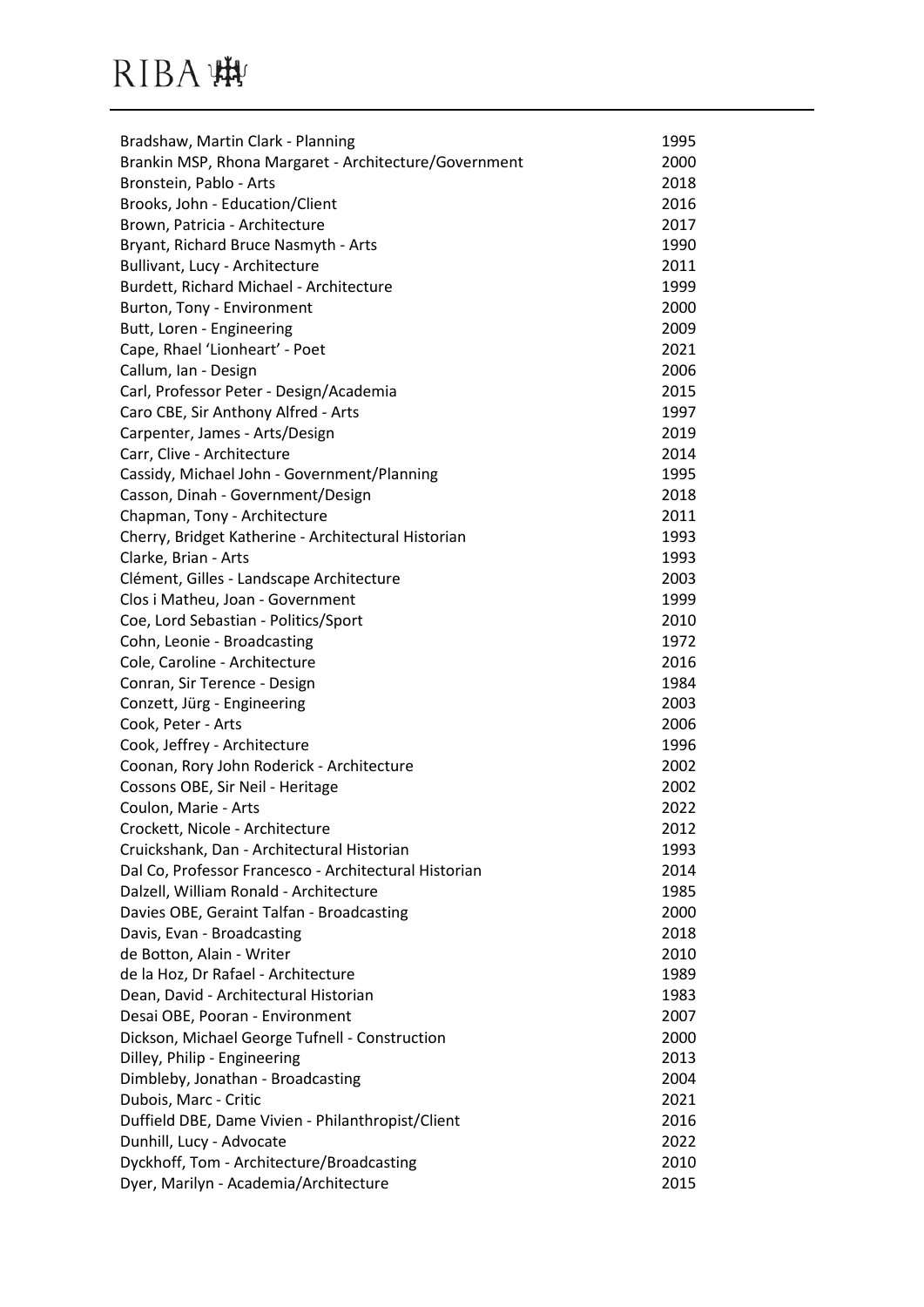| Dyson CBE, James - Design                                | 2006 |
|----------------------------------------------------------|------|
| Duke of Edinburgh OM, KG, KT, HRH Prince Philip - Design | 1951 |
| Elwall, Robert - Architecture                            | 2012 |
| Esteve-Coll DBE, Dame Elizabeth Anne Loosemore - Arts    | 1994 |
| Evans, Martyn - Architecture                             | 2017 |
| Fairs, Marcus - Publishing/Architecture                  | 2017 |
| Falk, Nicholas Phillip Horton - Planning                 | 2001 |
| Fawcett MBE, Jane Carolin - Architecture                 | 1986 |
| Fehlbaum, Rolf - Client                                  | 2010 |
| Feireiss, Kristin - Architecture                         | 2016 |
| Feist, Dr Wolfgang - Sustainability                      | 2013 |
| Finch OBE, Paul - Architecture                           | 1994 |
| Firth, Ian - Engineering                                 | 2018 |
| Fisher MP, Mark - Government/Arts                        | 1992 |
| Fisk, David - Engineering                                | 2009 |
| Fitch, Professor James Marston - Architectural Historian | 1986 |
| Fordham OBE, Sigurd Max - Engineering                    | 1992 |
| Forster, Kurt W - Architectural Historian                | 2015 |
| Forty, Professor Adrian - Academia/Writer                | 2012 |
| Fraenkel, Beatrice - Engineering                         | 2019 |
| Frampton, Professor Kenneth - Architectural Historian    | 2022 |
| Frayling, Professor Sir Christopher - Arts               | 2005 |
| Fudge, Professor Colin Edward - Architecture             | 2001 |
| Gardam, Timothy David - Broadcasting                     | 2002 |
| Gates, Theaster - Arts                                   | 2021 |
| Gaventa, Sarah - Arts                                    | 2019 |
| Gavron, Nicky - Government                               | 2001 |
| Gazzard, Mike - Architecture                             | 2011 |
| Gemmill, Moira - Design                                  | 2011 |
| Gentleman, David - Arts                                  | 1996 |
| Gibbs-Kennet, Peter - Architecture                       | 2002 |
| Gilbert, Dennis - Arts                                   | 2006 |
| Girardet, Herbert - Environment                          | 2000 |
| Girouard, Mark - Architectural Historian                 | 1980 |
| Glancey, Jonathan - Writer                               | 1995 |
| Glusberg, Jorge - Writer                                 | 1997 |
| Goldfinger, Pippa - Advocate                             | 2022 |
| Goodey CBE, Felicity - Client                            | 2005 |
| Goodison, Sir Nicholas Proctor - Arts                    | 1992 |
| Goodwin, Kate - Architecture                             | 2016 |
| Gormley OBE, Antony - Arts                               | 2001 |
| Gowrie, Lord Grey - Arts                                 | 2005 |
| Graef, Roger - Filmmaker                                 | 2014 |
| Grafton KG DL, Duke of - Heritage                        | 1968 |
| Grant, Cynthia - Engineering                             | 1999 |
| Grant, Andrew - Landscape Architecture                   | 2011 |
| Grigor, William Alexander Murray - Filmmaker             | 1999 |
| Grimshaw MBE, John - Environment                         | 2002 |
| Gummer, John - Government                                | 2000 |
| Gustafson, Kathryn - Landscape Architecture              | 1999 |
| Hall, Professor Sir Peter - Planning                     | 2000 |
|                                                          |      |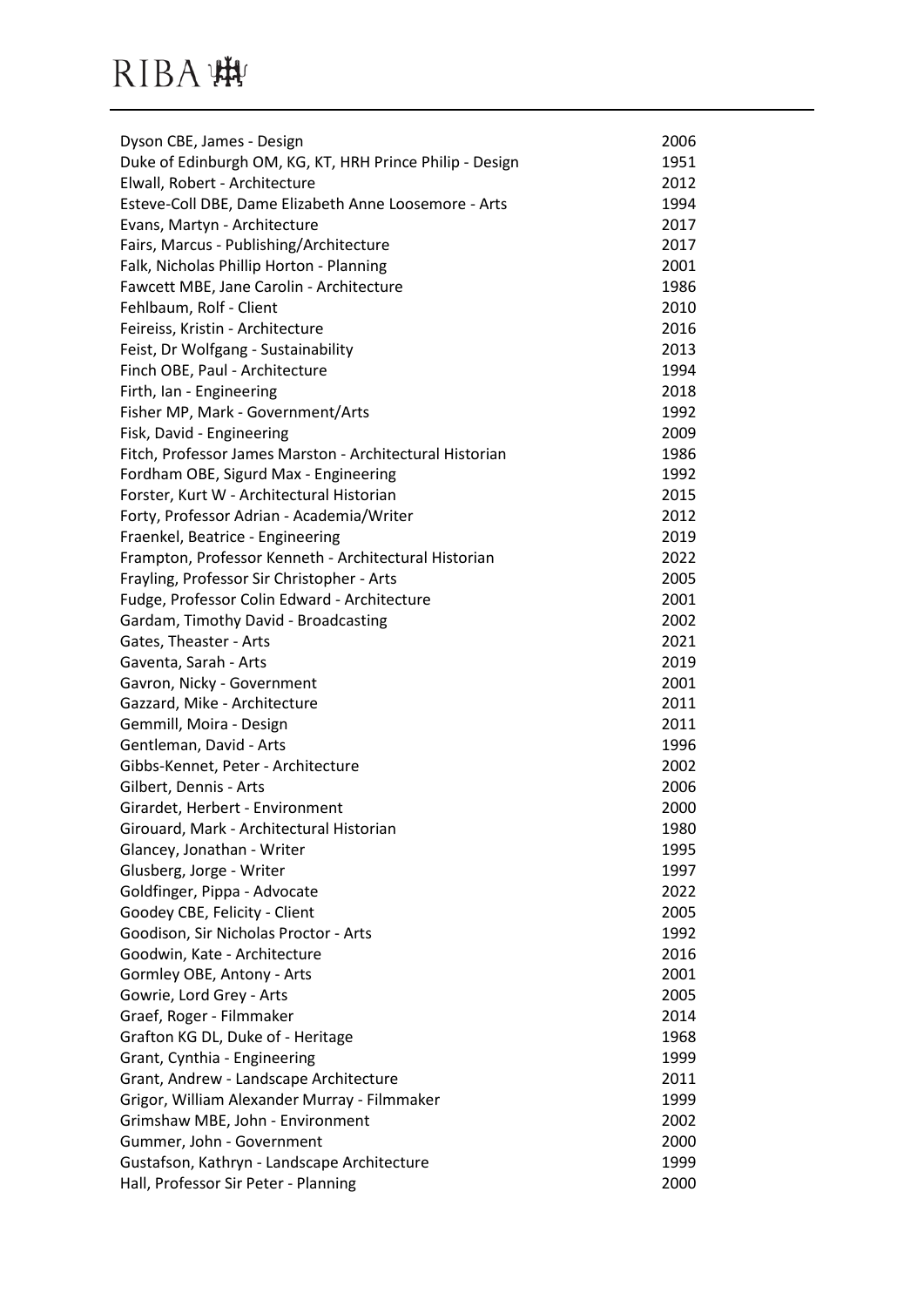| Halliday, Professor Sandra - Engineering             | 2021 |
|------------------------------------------------------|------|
| Hamlyn, Lady Helen - Philanthropist                  | 2022 |
| Handelsman, Harry - Client                           | 2013 |
| Hankey, Malcolm - Engineering                        | 2012 |
| Hannah, Ian Wilson - Engineering                     | 1980 |
| Harper, Phineas - Advocate                           | 2022 |
| Harris, Simon - Client                               | 2004 |
| Harris, Dr Victoria - Architecture                   | 2007 |
| Harris OBE, John Frederick - Architectural Historian | 1972 |
| Harrison CBE, Patrick Kennard - Architecture         | 1988 |
| Hart, Garry - Planning Law                           | 2000 |
| Hartman, Hattie - Journalism                         | 2018 |
| Harwood, Dr Elain - Architectural Historian          | 2022 |
| Hasegawa, Itsuko - Architecture                      | 1997 |
| Hay Davison, Ian Frederic - Arts                     | 1993 |
| Hayes, Mike - Planning                               | 2005 |
| Hayward, Colin - Quantity Surveying                  | 2010 |
| Heatherwick CBE, Thomas - Design                     | 2008 |
| Heron, Susanna - Arts                                | 1999 |
| Heseltine, Lord Michael - Government                 | 1991 |
| Heyman, Jacques - Engineering                        | 1999 |
| Hickey, Graham - Conservation                        | 2022 |
| Hilburn, Heather - Heritage Conservation             | 2022 |
| Hines, Gerald D - Client                             | 2015 |
| Hobhouse, Niall - Critic/Patron of Architecture      | 2015 |
| Holmes, Rod - Client                                 | 2013 |
| Hortet, Lluis - Architecture/Arts                    | 2014 |
| Houghton KB, CBE, Sir John Theodore - Environment    | 2001 |
| Howarth CBE MP, The Rt Hon Alan - Government         | 2005 |
| Howes KCVO, CB, Sir Christopher Kingston - Heritage  | 1995 |
| Howlett, Stephen - Client/Housing                    | 2017 |
| Hunt, Anthony James - Engineering                    | 1989 |
| Hütte, Alex - Arts                                   | 2022 |
| Ichioka, Sarah - Writer/Architecture                 | 2013 |
| Ince, Catherine - Arts                               | 2018 |
| Ingall, Michael - Developer                          | 2009 |
| Iqbal, Razia - Broadcasting                          | 2017 |
| Isaacs, Sir Jeremy - Client                          | 2004 |
| Ive CBE, Jonathan - Design                           | 2006 |
| Jacobs, Jane - City Planning                         | 2004 |
| Jaray, Tess - Landscape Architecture                 | 1995 |
| Jardaneh, Zina - Philanthropist                      | 2019 |
| Jarvis, Fiona - Advocate                             | 2021 |
| Jencks, Charles Alexander - Writer/Architecture      | 1993 |
| Jenkins, Sir Simon David - Heritage                  | 1995 |
| Jenkins DBE, Dame Jennifer - Heritage                | 1982 |
| Jenkinson OBE, Peter Simon - Arts                    | 2002 |
| Johnson, Ben - Arts                                  | 1995 |
| Johnson, Boris - Government                          | 2012 |
| Joiner, Rob - Client                                 | 2004 |
| Kajima, Shoichi - Architecture                       | 1996 |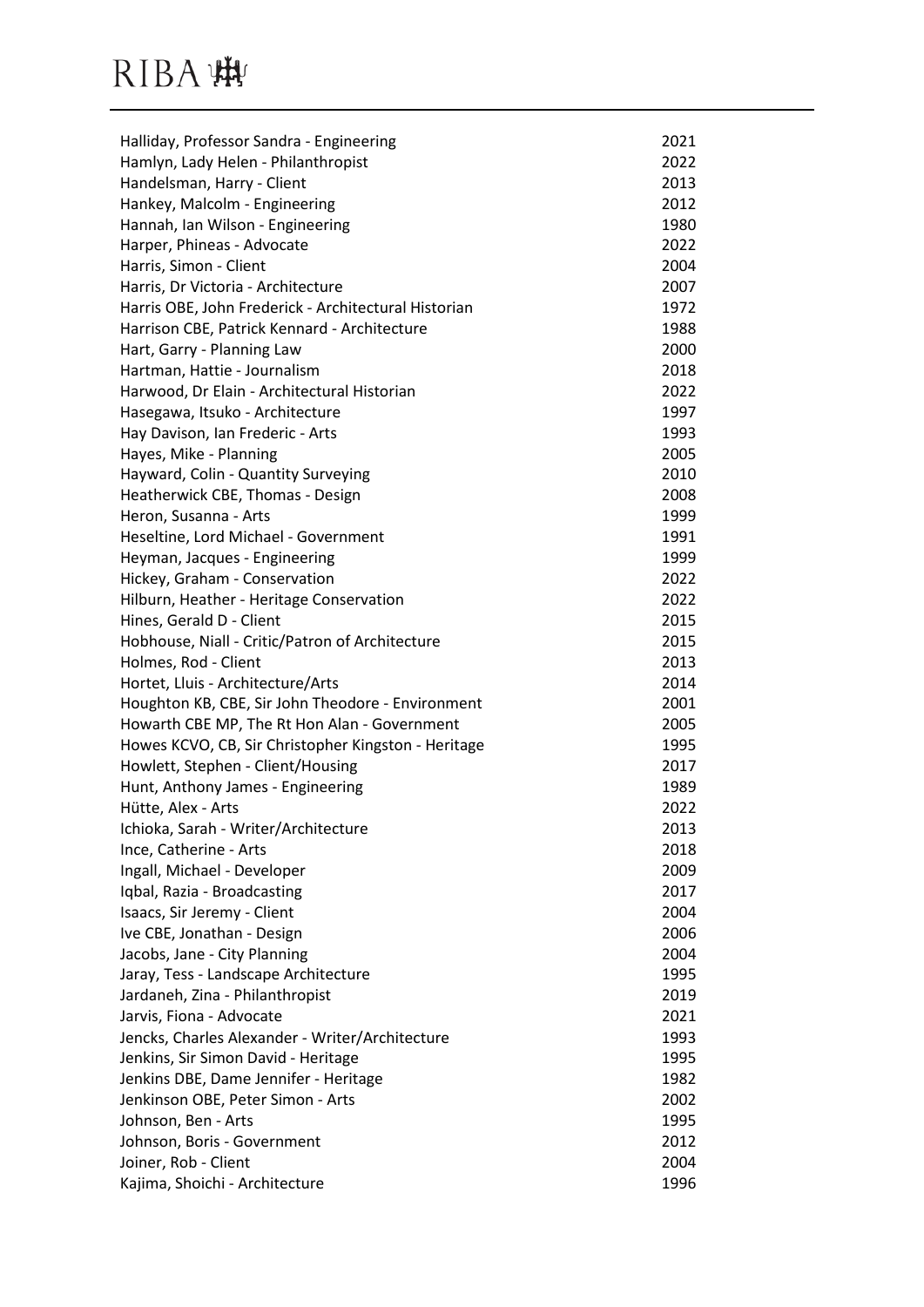| Kamen, Ruth H - Architecture                                       | 2002 |
|--------------------------------------------------------------------|------|
| Kani, Wasfi - Arts                                                 | 2018 |
| Kansara, Dr Tia - Economics                                        | 2018 |
| Kapoor, Anish - Arts                                               | 2001 |
| Kara, Hanif - Engineering                                          | 2005 |
| Kelly CBE, Jude - Arts/Philanthropy                                | 2020 |
| Kemper, Edward Crawford - Architecture                             | 1971 |
| Khan, Sadiq - Government                                           | 2018 |
| Kiley, Bob - Government                                            | 2002 |
| Kindersley, Richard James - Arts                                   | 2001 |
| King, Doug - Engineering                                           | 2012 |
| Kinsella, Kenneth - Client                                         | 2021 |
| Knevitt, Charles - Publishing/Architecture                         | 2016 |
| Knoetze, Martin - Education                                        | 2004 |
| Kolehmainen, Ola - Arts                                            | 2015 |
| Kriken, Anne - Planning                                            | 2006 |
| Lambert OC, Phyllis - Architecture                                 | 2001 |
| Lambton, Lady Lucinda - Architectural Historian                    | 1997 |
| Lande Shuman, Ruth - Arts/Design                                   | 2018 |
| Latham, Sir Michael Anthony - Construction                         | 2000 |
| Latham, Ian - Publishing                                           | 2015 |
| Latz, Anneliese - Landscape Architecture                           | 2016 |
| Latz, Peter - Landscape Architecture                               | 2016 |
| Lawrence of Clarendon, Baroness Doreen - Supporter of Architecture | 2009 |
| Lawson, Mark - Broadcasting                                        | 2006 |
| Lee, Laura - Client                                                | 2009 |
| Leese CBE, Sir Richard - Government                                | 2014 |
| Leibowitz, Alan - Client                                           | 2022 |
| Lever, Jill - Architecture                                         | 2001 |
| Lewis, David - Design                                              | 2007 |
| Liddell CBE, William Ian - Engineering                             | 2001 |
| Lindstrand, Per - Engineering                                      | 2006 |
| Lipton, Sir Stuart Anthony - Architecture                          | 1986 |
| Livingstone, Ken - Government                                      | 2007 |
| Lockhart Saatchi, Doris - Arts                                     | 2000 |
| Lovell, Vivien - Arts                                              | 1994 |
| Lovelock, James - Environment                                      | 2011 |
| Lubetkin, Sasha - Architecture                                     | 2016 |
| Maathai, Wangari - Campaigning/Government                          | 2008 |
| MacCarthy OBE, Fiona - Writer                                      | 2012 |
| MacDonald, Stuart - Architecture                                   | 2004 |
| MacFarlane, Timothy - Engineering                                  | 2000 |
| Maddams, Patrick - Architecture                                    | 2008 |
| Madelin, Roger - Client                                            | 2005 |
| Mainstone, Dr Rowland Johnson - Engineering                        | 1976 |
| Mallgrave, Professor Harry - Sustainability                        | 2013 |
| Manser, José - Architecture                                        | 2004 |
| Maragall i Mirar, Pasqual - Government                             | 1999 |
| Martin, Kit - Heritage                                             | 2000 |
| Mason, Selina - Masterplanner                                      | 2022 |
| McCloud, Kevin - Broadcasting                                      | 2007 |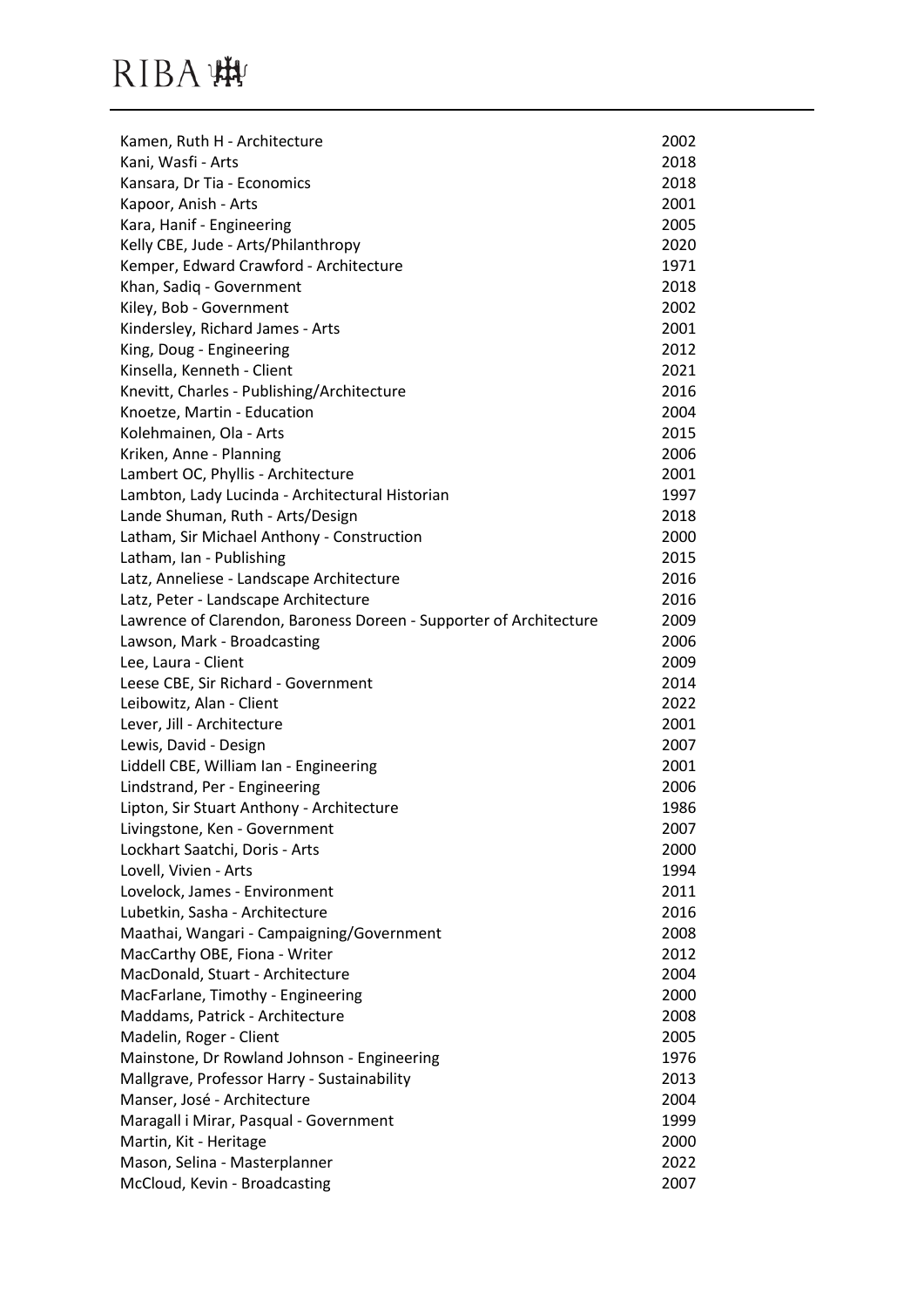| McDonald, Frank - Environment                           | 2012 |
|---------------------------------------------------------|------|
| McKeogh, Nick - Advocate                                | 2022 |
| McHarg, Professor Ian Lennox - Environment              | 1973 |
| McKean, Professor Charles Alexander - Architecture      | 1990 |
| Meades, Jonathan - Broadcasting/Writer                  | 2013 |
| Melvin, Jeremy - Architectural Historian                | 2017 |
| Merrick, Jay - Critic                                   | 2013 |
| Meyer, Aubrey - Environment                             | 2008 |
| Michael, Sir Duncan - Engineering                       | 2009 |
| Middleton CBE, Michael Humfrey - Heritage               | 1986 |
| Migayrou, Professor Frédéric - Architecture             | 2017 |
| Miles, Gwyn - Architecture                              | 2011 |
| Minkin, Elizabeth - Government                          | 2004 |
| Moir, Dr James - Heritage/Conservation                  | 2022 |
| Montgomery, Bryan - Architecture                        | 2000 |
| Moore, Rowan - Critic                                   | 2021 |
| Morgan OBE, Professor Sadie - Architecture              | 2020 |
| Morrell, Paul Dring - Construction                      | 2000 |
| Morrell, Frances - Arts/Government                      | 2005 |
| Morris CBE, Jan - Writer                                | 1999 |
| Moser, Lord Claus - Architecture                        | 2005 |
| Moylan, Daniel - Government                             | 2008 |
| Muir OBE, Fergus - Government                           | 2004 |
| Müller, Lars - Publishing                               | 2017 |
| Murray, Peter Gerald Stewart - Architecture             | 1999 |
| Murray, Irena - Architectural Historian                 | 2014 |
| Murray, Christine - Publishing/Architecture             | 2017 |
| Musgrave, Lucy - Architecture                           | 2000 |
| Myers, Robert Selim Andre - Engineering                 | 2000 |
| Myerscough, Morag - Design                              | 2020 |
| Nairne, Andrew - Arts                                   | 2022 |
| Negrini, Jo - Housing                                   | 2017 |
| Nelson, David Brian - Architecture                      | 2002 |
| Newby, Frank - Engineering                              | 1979 |
| Nimmo CBE, Alison - Client                              | 2016 |
| Obrist, Hans Ulrich - Arts/Architecture                 | 2010 |
| O'Connell, Sandra - Writer/Curator                      | 2012 |
| Olin, Laurie - Landscape Architecture                   | 2003 |
| Oliver, Dr Paul Hereford - Architecture                 | 1999 |
| O'Sullivan OBE, Professor Patrick Edmund - Architecture | 1980 |
| Oudolf, Piet - Landscape Architecture                   | 2013 |
| Page CBE, Jennifer Ann - Architecture                   | 1995 |
| Palmer, Professor Sir Godfrey - Academia/Advocate       | 2022 |
| Palumbo, Lord Peter Garth - Architecture                | 1986 |
| Payne CBE, Sir Norman John - Engineering                | 1991 |
| Peace, Elizabeth - Property                             | 2010 |
| Pearce, Nick - Architecture                             | 2014 |
| Pearman, Hugh Geoffrey - Architecture                   | 2001 |
| Pearson, Dan - Landscape Architecture                   | 2011 |
| Peel, Yana - Arts                                       | 2019 |
| Perry CBE, Grayson - Arts                               | 2016 |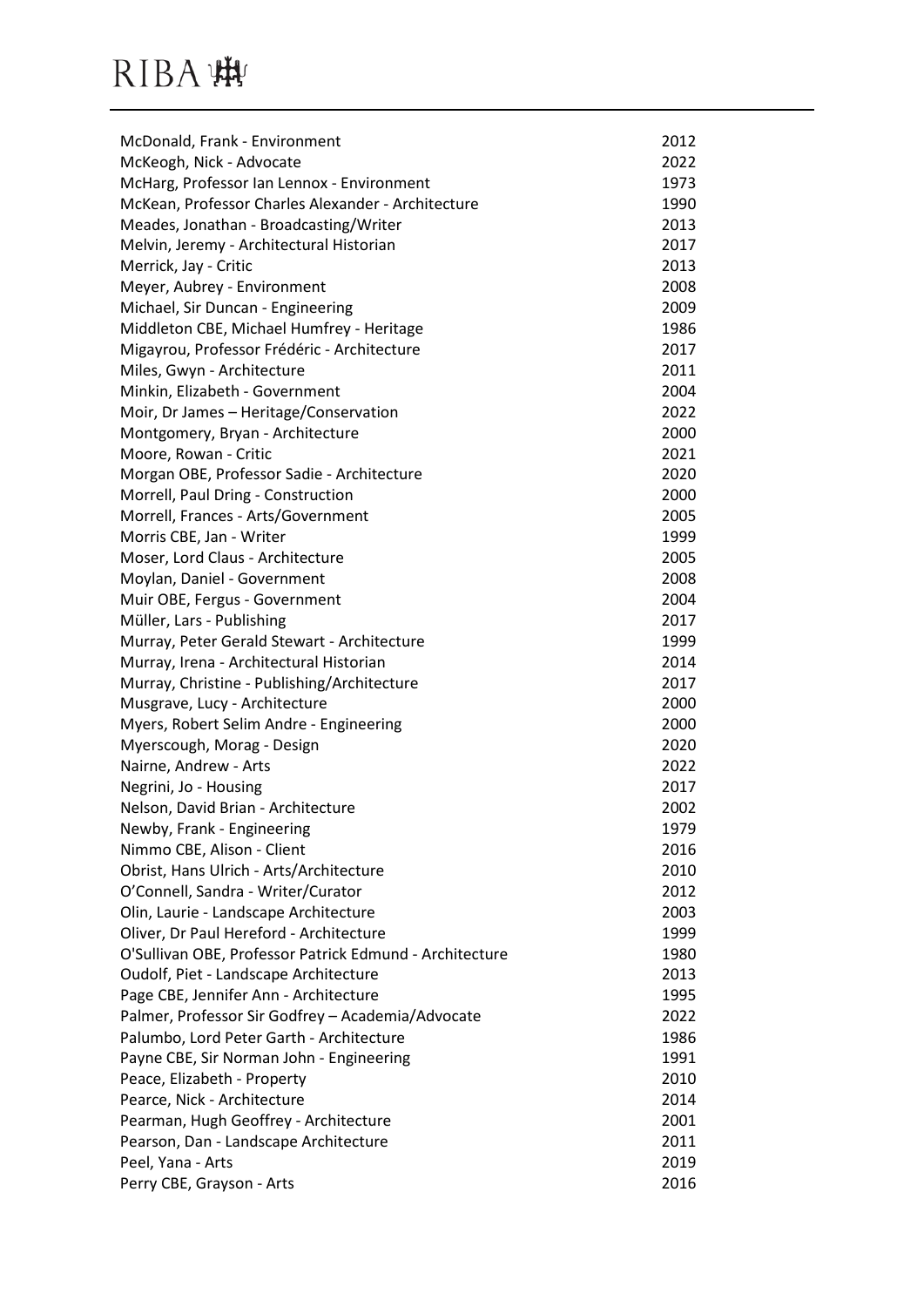| Petherbridge CBE, Deanna - Arts                                          | 1999 |
|--------------------------------------------------------------------------|------|
| Peyton-Jones, Julia - Arts/Architecture                                  | 2003 |
| Phillips, Stephen - Broadcasting/Architecture                            | 2003 |
| Pilot MBE, Robert W - Arts                                               | 1971 |
| Pimenides, Frosso - Academia/Architecture                                | 2015 |
| Pinder, Neil - Education                                                 | 2022 |
| Ponton, Professor Javier Peinado - Architecture                          | 2001 |
| Porritt, Jonathon - Sustainability                                       | 2009 |
| Powell, Kenneth George - Architecture                                    | 2000 |
| Powell, Robert - Arts                                                    | 2018 |
| Power CBE, Professor Anne Elizabeth - Education                          | 2002 |
| Powers, Alan - Architectural Historian                                   | 2008 |
| Prescott, The Rt Hon John - Government                                   | 2003 |
| Price, Samuel Robert Marshall - Engineering                              | 1994 |
| Priestman OBE, Jane - Architecture                                       | 1985 |
| Pritchard, Ian - Architecture                                            | 2017 |
| Provost, Allain - Landscape Architecture                                 | 2009 |
| Pye, William - Arts                                                      | 1993 |
| Radice, Vittorio - Client                                                | 2004 |
| Raiss, Mark - Engineering                                                | 2022 |
| Ramanathan, Ramesh - Planning                                            | 2002 |
| Ratcliffe, Julia - Engineering                                           | 2022 |
| Rattenbury, Kester - Architecture                                        | 2006 |
| Raynsford MP, The Rt Hon Nick - Government                               | 2007 |
| Redman, Peter William - Housing                                          | 2001 |
| Rees, Marvin - City-maker                                                | 2021 |
| Rees, Peter Wynne - Planning                                             | 2012 |
| Rees Auty, Helen - Arts                                                  | 1999 |
| Reynolds, Eric - Client                                                  | 2008 |
| Richardson, Margaret Ann - Architecture                                  | 1994 |
| Richardson, Vicky - Design                                               | 2015 |
| Ridley OBE, Paula - Arts                                                 | 2005 |
| Ritblat, Jill - Client/Supporter of Architecture                         | 2013 |
| Ritblat CBE, Sir John - Construction                                     | 2006 |
| Robinson, Julian S - Client                                              | 2017 |
| Rodgers, Lord William - Architecture                                     | 1994 |
| Rogers, Peter - Construction                                             | 2003 |
| Rose CBE, Michael - Construction                                         | 2003 |
| Rosen, David Henry - Architecture                                        | 1998 |
| Rothschild CBE, Lord - Arts                                              | 1999 |
| Rowe, Colin - Critic                                                     | 1983 |
| Rouse, Jonathan Mark - Architecture                                      | 2001 |
| Russell Kt CBE, Sir George - Business                                    | 1993 |
| Sackler DBE, Dame Theresa - Patron of Architecture                       | 2017 |
| Sainsbury, Lady Lisa Ingeborg - Arts                                     | 1986 |
| Sainsbury CBE, Lady Susie - Client                                       | 2014 |
| Sainsbury Kt PC, The Rt Hon Timothy Alan Davan - Government/Architecture | 1994 |
| Sainsbury of Preston Candover, Lord - Arts                               | 1993 |
| Saint, Andrew John - Architectural Historian                             | 1993 |
| Salter, Peter - Academia/Writer                                          | 2012 |
| Saumarez Smith, Charles - Arts                                           | 2000 |
|                                                                          |      |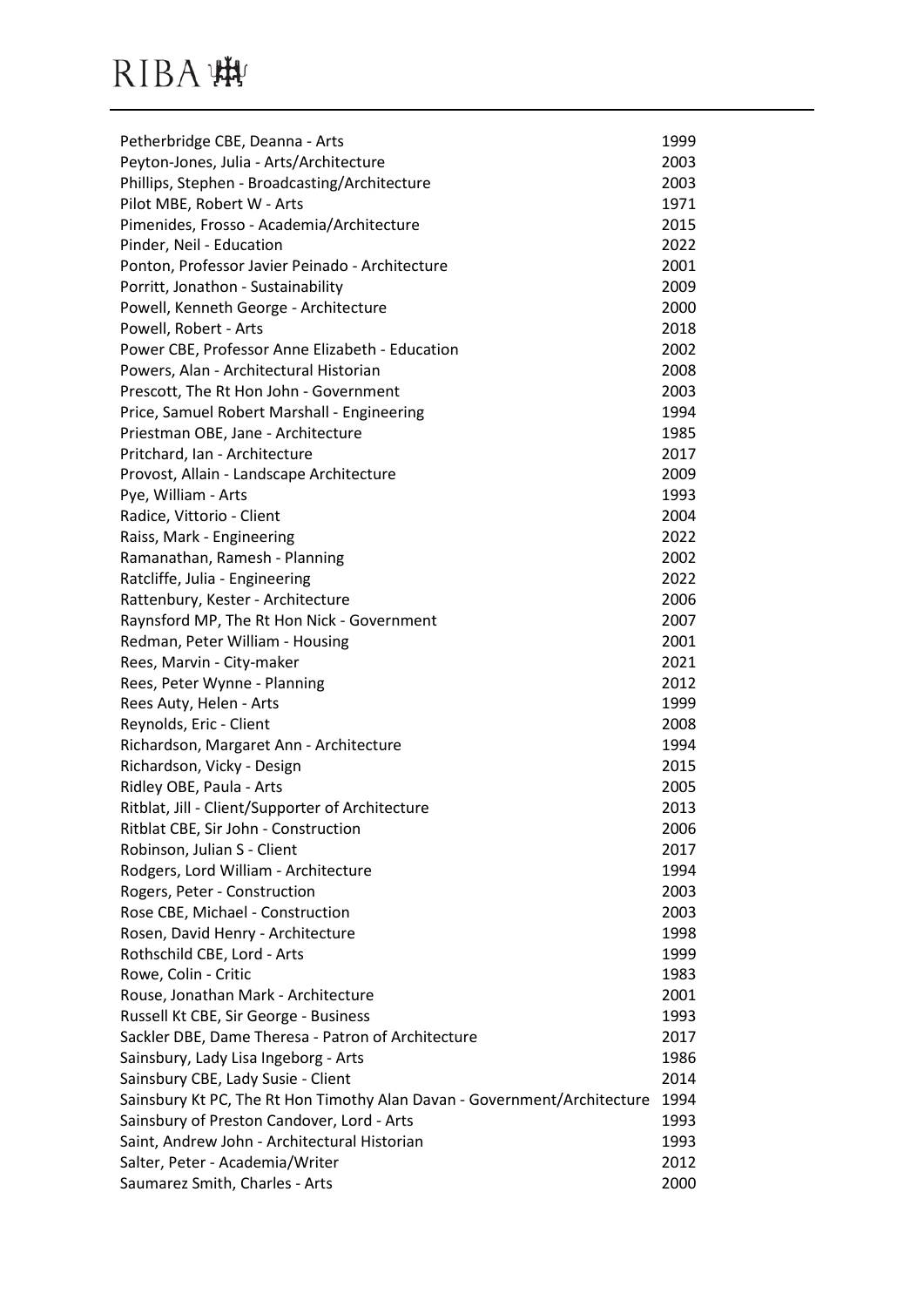| Savage, Roni - Engineering                                | 2021 |
|-----------------------------------------------------------|------|
| Schlaich, Jörg - Engineering                              | 2006 |
| Schon, Professor Donald A - Architecture                  | 1983 |
| Schwartz, Martha - Landscape Architecture                 | 2005 |
| Scoones, Andrew - Supporter of Architecture               | 2009 |
| Scully, Professor Vincent - Architectural Historian       | 1988 |
| Sennett, Richard - Writer/Education                       | 2009 |
| Serota, Sir Nicholas - Arts                               | 1992 |
| Serra, Narcis - Government                                | 1999 |
| Silver, Simon - Client                                    | 2006 |
| Simmons, Richard - Academia                               | 2012 |
| Skinner MEP, Peter - Government                           | 1981 |
| Smith, Chris - Planning/Heritage                          | 2012 |
| Smith MP, The Rt Hon Christopher Robert - Government/Arts | 2000 |
| Smith, John - Client                                      | 2004 |
| Smith, Sir Paul - Arts                                    | 2007 |
| Smith, Robert - Construction                              | 2006 |
| Smout, Professor Mark - Education                         | 2021 |
| Snow, Jon - Broadcasting                                  | 2006 |
| Søgaard, Sheela - Architecture                            | 2021 |
| Sorrell, Frances Mary - Design                            | 2002 |
| Sorrell CBE, John William - Design                        | 2002 |
| Spengler, Dr Eusebio Leal - Government/Historian          | 2019 |
| Spring, Martin - Architecture                             | 2003 |
| Stamp, Gavin Mark - Architectural Historian               | 1998 |
| Steele, Brett - Architecture                              | 2010 |
| Steer, Richard - Architecture                             | 2016 |
| Stevens, Mary Anne Victoria - Arts                        | 2002 |
| Street-Porter, Janet - Broadcasting                       | 2001 |
| Struth, Thomas - Arts                                     | 2014 |
| Stuart-Smith, Tom - Landscape Architecture                | 2018 |
| Sudjic OBE, Deyan - Architecture                          | 2003 |
| Sugden, Professor Derek Taylor - Engineering              | 1992 |
| Sweasey, Peter - Broadcasting                             | 2015 |
| Swenarton, Professor Mark - Architectural Historian       | 2015 |
| Taylor, Derek - Construction                              | 2000 |
| Thomas, Neil - Engineering                                | 2015 |
| Thompson, Mark - Architecture                             | 2002 |
| Thompson, Mark - Broadcasting                             | 2005 |
| Thomson, Dr Wendy - Government                            | 2003 |
| Thomson, Tamsie - Architecture                            | 2018 |
| Thorne, Martha - Architecture                             | 2016 |
| Thornton, Victoria - Architecture                         | 2003 |
| Thurley, Dr Simon - Architecture                          | 2004 |
| Tickell GCMG KCVO, Sir Crispin - Environment              | 2000 |
| Timmling, Professor Hans Fox - Architecture               | 2001 |
| Tuckett, Iain - Architecture                              | 1999 |
| Turrell, James - Arts                                     | 2009 |
| Tusa, Sir John - Arts                                     | 2001 |
| Twinn, Chris - Engineering                                | 2011 |
| Vaizey MP, Ed - Government                                | 2011 |
|                                                           |      |